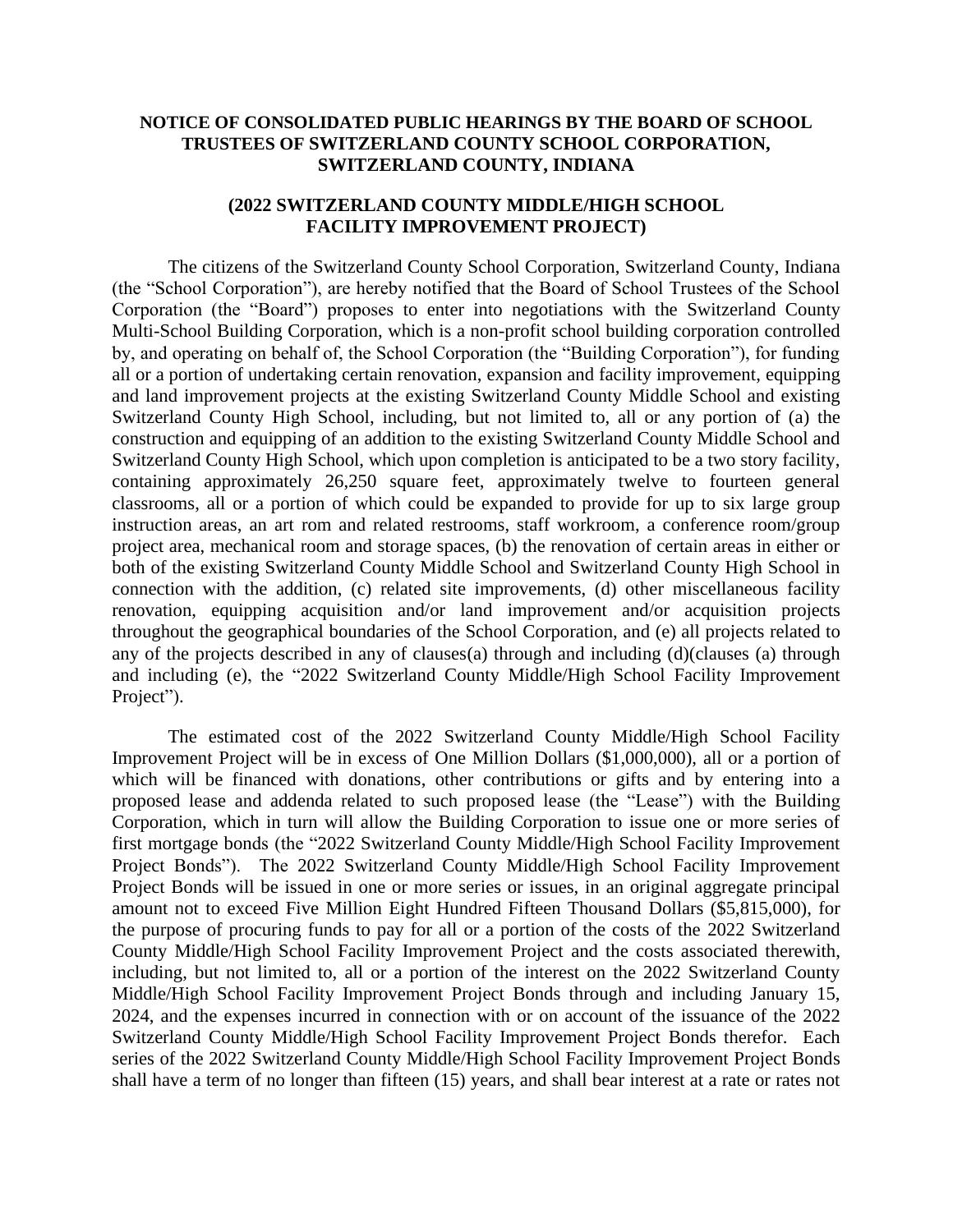exceeding five percent (5.00%) per annum, the exact rate or rates to be determined by bidding or negotiation.

Pursuant to the Lease, the Building Corporation will do all or any portion of the following:

(1) pay the School Corporation for the acquisition of the fee simple ownership interests in the premises subject to the Lease (such premises, the "Premises");

(2) undertake all or any portion of the 2022 Switzerland County Middle/High School Facility Improvement Project, as directed by the School Corporation; and

(3) lease all or any portion of the Premises for a term not to exceed fifteen (15) calendar years beginning on the date the Premises are acquired by the Building Corporation, with an annual lease rental not to exceed Six Hundred Sixty-Seven Thousand Dollars (\$667,000), with all of such annual lease rentals payable in semiannual installments commencing no earlier than June 30 in the year immediately following the year in which the Lease is recorded by the Building Corporation and the School Corporation, and thereafter on June 30 and December 31 of each year during the term of the Lease.

As additional rental, the School Corporation will maintain insurance on that portion of the Premises which is subject to the Lease as required in the Lease and will pay all taxes and assessments against such property, as well as the cost of alterations and repairs, all rebate costs associated with the obligations issued by the Building Corporation, and all utility costs incurred in connection with such property. Simultaneous with the issuance of each series of the 2022 Switzerland County Middle/High School Facility Improvement Project Bonds, the annual lease rental will be reduced to an amount equal to an amount sufficient to pay the principal and interest due on all of the Bonds (as defined in the Lease) outstanding after the issuance of such 2022 Switzerland County Middle/High School Facility Improvement Project Bonds in each twelvemonth period together with annual incidental costs as determined by the Building Corporation at the time of the issuance of each such series of the 2022 Switzerland County Middle/High School Facility Improvement Project Bonds, payable in semiannual installments. The Lease gives an option to the School Corporation to purchase the Premises.

As described above, all or a portion of the proceeds of the 2022 Switzerland County Middle/High School Facility Improvement Project Bonds will be paid to the School Corporation as the purchase price for the Premises. The School Corporation intends to use the money it receives, if any, from the proceeds of the 2022 Switzerland County Middle/High School Facility Improvement Project Bonds to pay for that portion of the 2022 Switzerland County Middle/High School Facility Improvement Project not paid by the Building Corporation in an amount not to exceed \$5,815,000.

The drawings, plans and specifications, including cost estimates, for the 2022 Switzerland County Middle/High School Facility Improvement Project as well as a copy of the Lease are currently available for inspection by the public on all business days during business